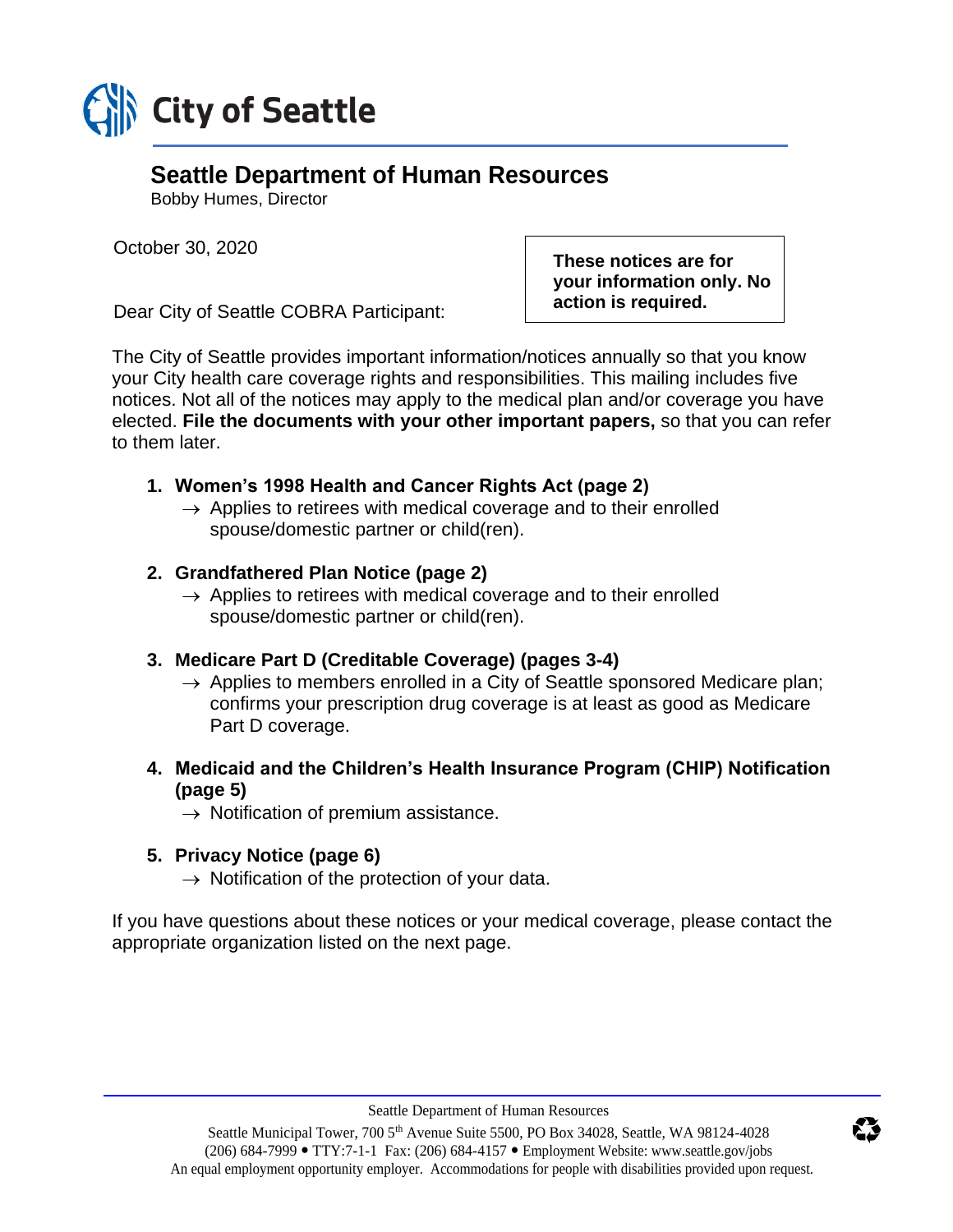#### **Contact Information:**

| Aetna                                                                                                                                                     | 877-292-2480 | www.AetnaNavigator.com           |
|-----------------------------------------------------------------------------------------------------------------------------------------------------------|--------------|----------------------------------|
| Kaiser Permanente                                                                                                                                         | 888-901-4636 | www.kp.org/wa                    |
| Seattle Department of<br><b>Human Resources</b><br><b>Benefits Unit</b><br>700 5 <sup>th</sup> Ave., Suite 5500<br>PO Box 34028<br>Seattle, WA 98124-4028 | 206-615-1340 | email: Benefits.Unit@seattle.gov |

Annual Notices are also available at https://bit.ly/34YIOSW.

\*\*\*\*\*\*\*\*\*\*\*\*\*\*\*\*\*\*\*\*\*\*\*\*\*\*\*\*\*\*\*\*\*\*\*\*\*\*\*\*\*\*\*\*\*\*\*\*\*\*\*\*\*\*\*\*\*\*\*\*\*\*\*\*\*\*\*\*\*\*\*\*\*\*\*\*\*\*\*\*\*\*\*\*\*\*\*\*\*\*\*\*\*\*\*\*\*\*\*\*\*

### **Women's 1998 Health and Cancer Rights Act**

### **\*\*Annual Notice\*\***

As required by the Women's Health and Cancer Rights Act of 1998, the group health plans offered by the City of Seattle provide coverage for the following services to an individual receiving plan benefits in connection with a mastectomy:

- Reconstruction of the breast on which the mastectomy has been performed;
- Surgery and reconstruction of the other breast to produce a symmetrical appearance; and
- Prosthesis and physical complications for all stages of a mastectomy, including lymphedemas (swelling associated with the removal of lymph nodes).

A group health plan must determine the manner of coverage in consultation with the attending physician and patient. Coverage for breast reconstruction and related services will be subject to deductibles, copays, and/or coinsurance amounts that are consistent with those that apply to other benefits under the plan. Contact your health plan for more information.

#### \*\*\*\*\*\*\*\*\*\*\*\*\*\*\*\*\*\*\*\*\*\*\*\*\*\*\*\*\*\*\*\*\*\*\*\*\*\*\*\*\*\*\*\*\*\*\*\*\*\*\*\*\*\*\*\*\*\*\*\*\*\*\*\*\*\*\*\*\*\*\*\*\*\*\*\*\*\*\*\*\*\*\*\*\*\*\*\*\*\*\*\*\*\*\*\*\*\*\*\*

### **Health Care Reform Notice -- Grandfathered Plan Status Disclosure**

The City of Seattle Aetna, UnitedHealthcare, and Kaiser Permanente medical plans are "grandfathered health plans" under the Patient Protection and Affordable Care Act (the Affordable Care Act). As permitted by the Affordable Care Act, a grandfathered health plan can preserve certain basic health coverage that was already in effect when that law was enacted. Being a grandfathered health plan means that your plan may not include certain consumer protections of the Affordable Care Act that apply to other plans, for example, the requirement for the provision of preventive health services without any cost sharing. However, grandfathered health plans must comply with certain other consumer protections in the Affordable Care Act, for example, the elimination of lifetime limits on benefits. Questions? Contact the Benefits Unit at (206) 615-1340.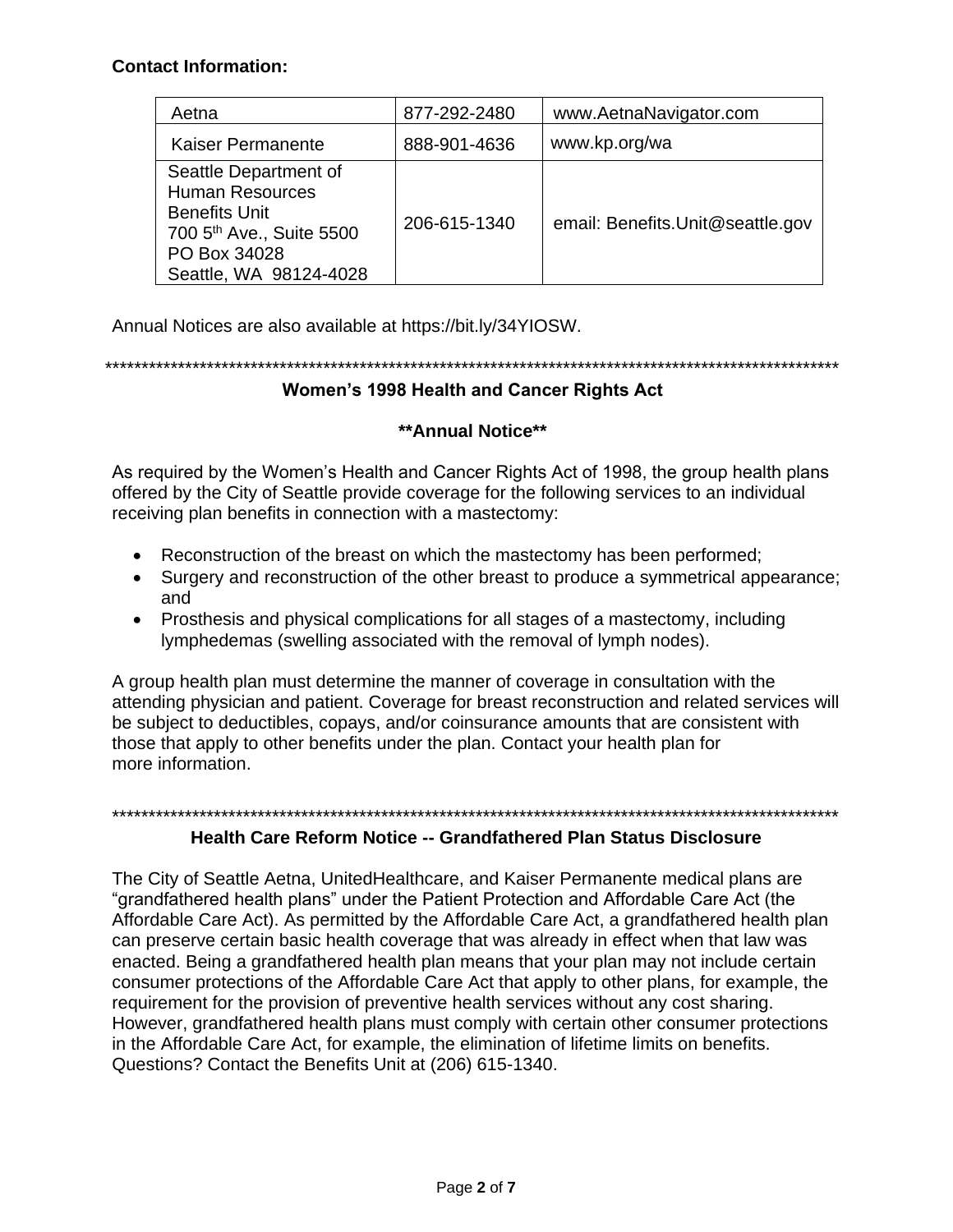## **Important Notice from the City of Seattle About Your Prescription Drug Coverage and Medicare for Plan Year 2021**

Please read this notice carefully and keep it where you can find it. This notice has information about your current prescription drug coverage with City of Seattle and about your options under Medicare's prescription drug coverage. This information can help you decide whether or not you want to join a Medicare drug plan. If you are considering joining, you should compare your current coverage, including which drugs are covered at what cost, with the coverage and costs of the plans offering Medicare prescription drug coverage in your area. Information about where you can get help to make decisions about your prescription drug coverage is at the end of this notice.

There are two important things you need to know about your current coverage and Medicare's prescription drug coverage:

- 1 Medicare prescription drug coverage became available in 2006 to everyone with Medicare. You can get this coverage if you join a Medicare Prescription Drug Plan or join a Medicare Advantage Plan (like an HMO or PPO) that offers prescription drug coverage. All Medicare drug plans provide at least a standard level of coverage set by Medicare. Some plans may also offer more coverage for a higher monthly premium.
- 2 The City of Seattle has determined that the prescription drug coverage offered by the Aetna, Kaiser Permanente, and UnitedHealth Care is, on average for all plan participants, expected to pay out as much as standard Medicare prescription drug coverage pays and is therefore considered Creditable Coverage. Because your existing coverage is Creditable Coverage, you can keep this coverage and not pay a higher premium (a penalty) if you later decide to join a Medicare drug plan.

#### **When Can You Join a Medicare Drug Plan?**

You can join a Medicare drug plan when you first become eligible for Medicare and each year from October 15 – December 7.

However, if you lose your current creditable prescription drug coverage, through no fault of your own, you will also be eligible for a two (2) month Special Enrollment Period (SEP) to join a Medicare drug plan.

#### **What Happens to Your Current Coverage if You Decide to Join a Medicare Drug Plan?**

If you decide to join a Medicare drug plan, your current City of Seattle coverage will be affected. Your current prescription drug coverage is part of a City of Seattle medical plan. You cannot drop your City of Seattle prescription drug coverage unless you also drop your City of Seattle medical coverage. If you enroll in an individual Medicare Part D prescription drug plan and drop your creditable coverage with the City of Seattle, you and your dependents will not be able to return to the City of Seattle plan. If you or your dependents enroll in a different employer active employee or retiree group medical plan with creditable Part D coverage, and drop your creditable coverage with the City of Seattle, you and your dependents will be able to return if you involuntarily lose coverage on the employer group plan. It is important that you compare your current plan, including which drugs are covered, with the coverage and costs of Medicare part D plans.

If you do decide to join a Medicare drug plan and drop your current City of Seattle coverage, be aware that you and your dependents may not be able to get this coverage back.

#### **When Will You Pay a Higher Premium (Penalty) to Join a Medicare Drug Plan?**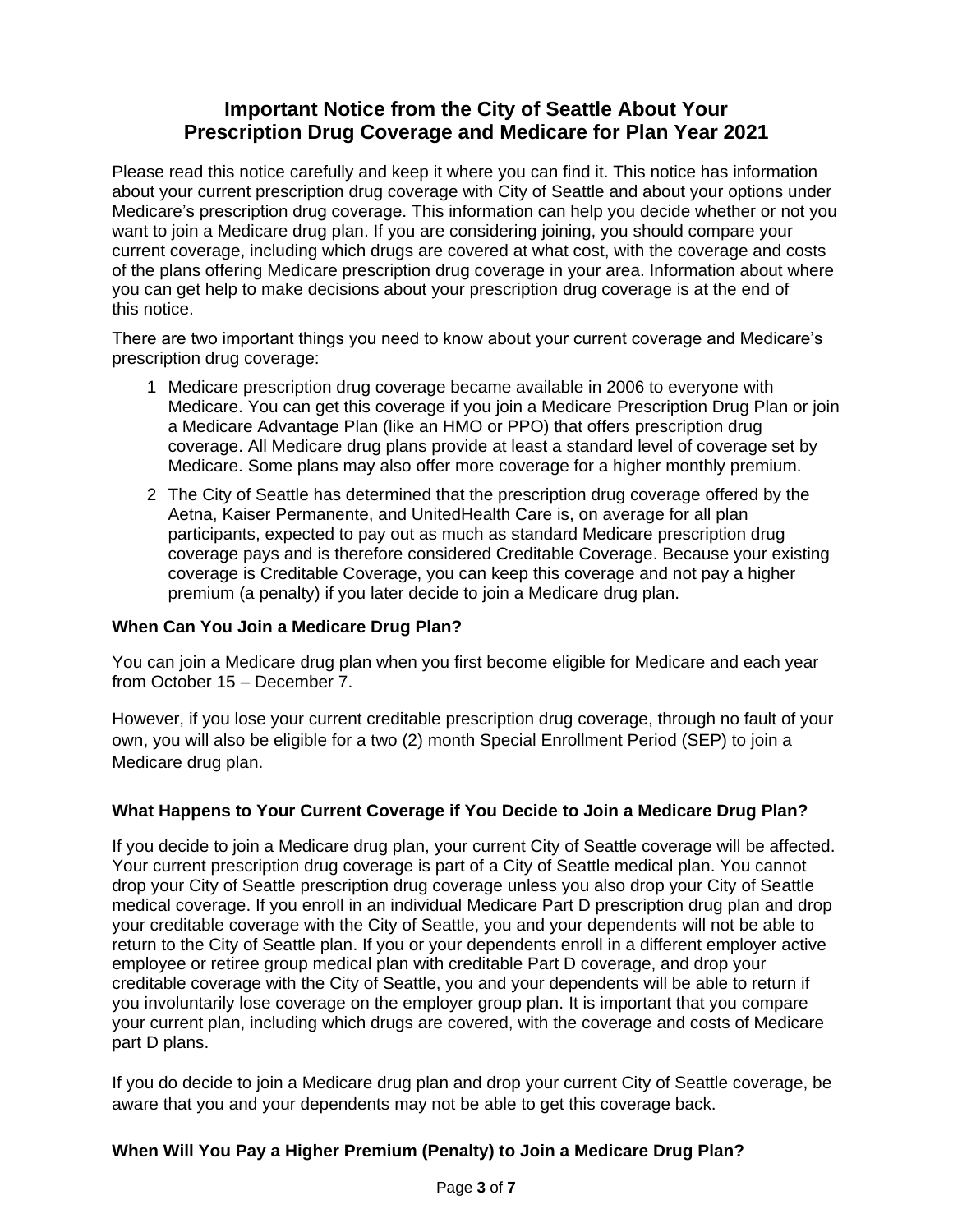You should also know that if you drop or lose your current coverage with City of Seattle and don't join a Medicare drug plan within 63 continuous days after your current coverage ends, you may pay a higher premium (a penalty) to join a Medicare drug plan later.

If you go 63 continuous days or longer without creditable prescription drug coverage, your monthly premium may go up by at least 1% of the Medicare base beneficiary premium per month for every month that you did not have that coverage. For example, if you go nineteen months without creditable coverage, your premium may consistently be at least 19% higher than the Medicare base beneficiary premium. You may have to pay this higher premium (a penalty) as long as you have Medicare prescription drug coverage. In addition, you may have to wait until the following November to join.

#### **For More Information About This Notice or Your Current Prescription Drug Coverage…**

Contact your medical plan for further information. **NOTE:** You'll receive this notice each year. You will also receive it before the next period you can join a Medicare drug plan, and if this coverage through City of Seattle changes. You also may request a copy of this notice at any time.

#### **For More Information About Your Options Under Medicare Prescription Drug Coverage…**

More detailed information about Medicare plans that offer prescription drug coverage is in the "Medicare & You" handbook. You'll get a copy of the handbook in the mail every year from Medicare. You may also be contacted directly by Medicare drug plans.

For more information about Medicare prescription drug coverage:

- Visit www.medicare.gov
- Call your State Health Insurance Assistance Program (see the inside back cover of your copy of the "Medicare & You" handbook for their telephone number) for personalized help
- Call 1-800-MEDICARE (1-800-633-4227). TTY users should call 1-877-486-2048.

If you have limited income and resources, extra help paying for Medicare prescription drug coverage is available. For information about this extra help, visit Social Security on the web at [www.socialsecurity.gov](http://www.socialsecurity.go/), or call them at 1-800-772-1213 (TTY 1-800-325-0778).

**Remember: Keep this Creditable Coverage notice.** If you decide to join one of the Medicare drug plans, you may be required to provide a copy of this notice when you join to show whether or not you have maintained creditable coverage and, whether or not you are required to pay a higher premium (a penalty).

| Date:                     | 10/30/2020                               |
|---------------------------|------------------------------------------|
| Name of<br>Entity/Sender: | <b>City of Seattle</b>                   |
| Contact--                 | Seattle Department of Human              |
| Position/Office:          | <b>Resources/Benefits Unit</b>           |
| Address:                  | P.O. Box 34028<br>Seattle, WA 98124-4028 |
| <b>Phone Number:</b>      | 206-615-1340                             |

#### **CMS Form 10182-CC**

According to the Paperwork Reduction Act of 1995, no persons are required to respond to a collection of information unless it displays a valid OMB control number. The valid OMB control number for this information collection is 0938-0990. The time required to complete this information collection is estimated to average 8 hours per response initially, including the time to review instructions, search existing data resources, gather the data needed, and complete and review the information collection. If you have comments concerning the accuracy of the time estimate(s) or suggestions for improving this form, please write to: CMS, 7500 Security Boulevard, Attn: PRA Reports Clearance Officer, Mail Stop C4-26-05, Baltimore, Maryland 21244-1850.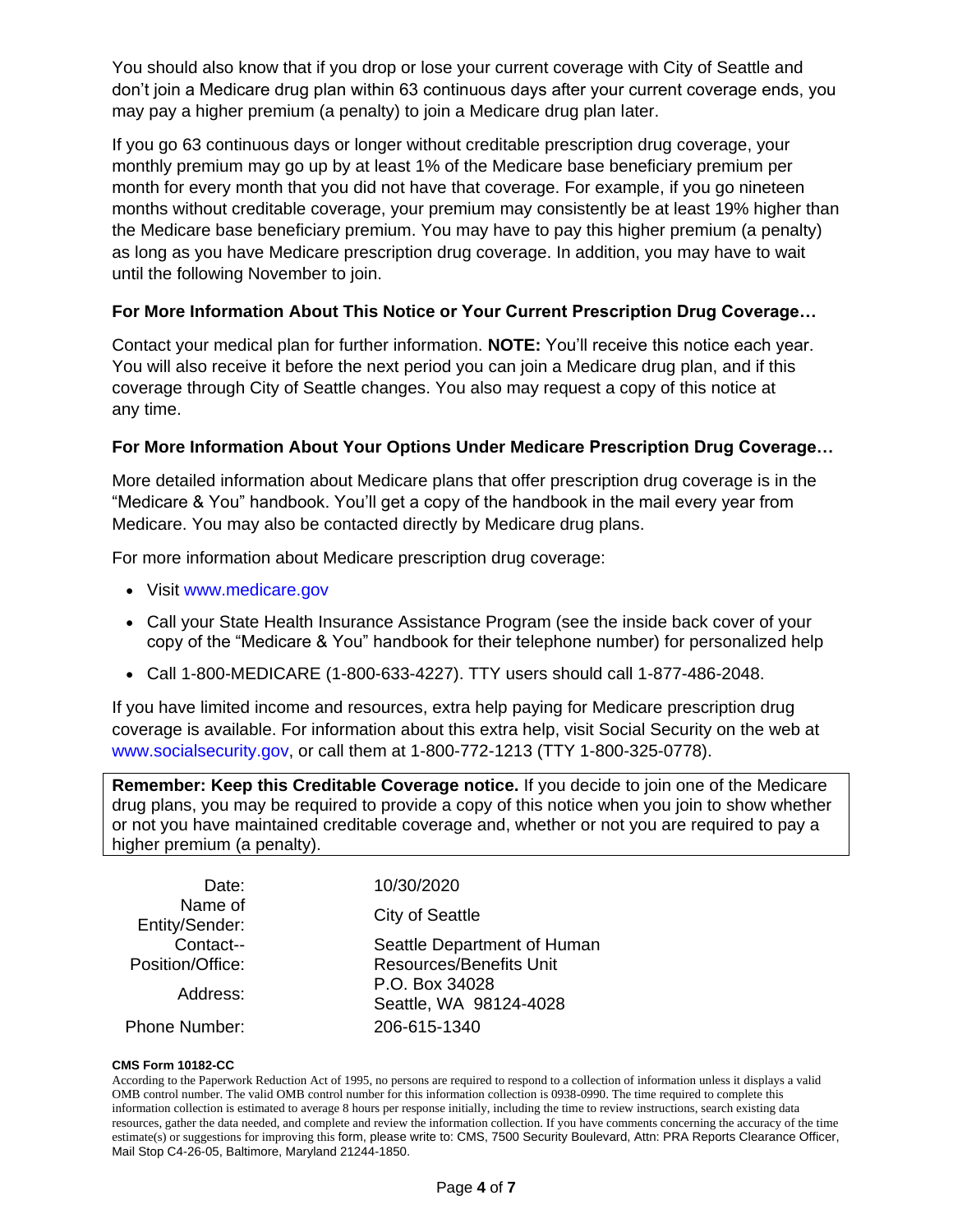#### **Medicaid and the Children's Health Insurance Program (CHIP) Offer Free or Low-Cost Health Coverage to Children and Families**

If you are eligible for health coverage from your employer, but are unable to afford the premiums, some States have premium assistance programs that can help pay for coverage. These States use funds from their Medicaid or CHIP programs to help people who are eligible for employer-sponsored health coverage, but need assistance in paying their health premiums.

If you or your dependents are already enrolled in Medicaid or CHIP and you live in a State listed below, you can contact your State Medicaid or CHIP office to find out if premium assistance is available.

If you or your dependents are NOT currently enrolled in Medicaid or CHIP, and you think you or any of your dependents might be eligible for either of these programs, you can contact your State Medicaid or CHIP office or dial **1-877-KIDS NOW** or **www.insurekidsnow.gov** to find out how to apply. If you qualify, you can ask the State if it has a program that might help you pay the premiums for an employer-sponsored plan.

Once it is determined that you or your dependents are eligible for premium assistance under Medicaid or CHIP, your employer's health plan is required to permit you and your dependents to enroll in the plan – as long as you and your dependents are eligible, but not already enrolled in the employer's plan. This is called a "special enrollment" opportunity, and **you must request coverage within 60 days of being determined eligible for premium assistance**.

You may be eligible for assistance paying your employer health plan premiums. Contact the Medicaid office for Washington for further information on eligibility.

#### **Washington – Medicaid**

Website: https://www.hca.wa.gov/health-care-services-supports/apple-health-medicaidcoverage

Phone: 1-800-562-3022 ext. 15473

For more information on special enrollment rights, you can contact either:

U.S. Department of Labor Employee Benefits Security Administration Services www.dol.gov/ebsa 1-866-444-EBSA Ext. 3272

U.S. Department of Health and Human **Services** Centers for Medicare and Medicaid www.cms.hhs.gov 1-877-267-2323 Ext. 61565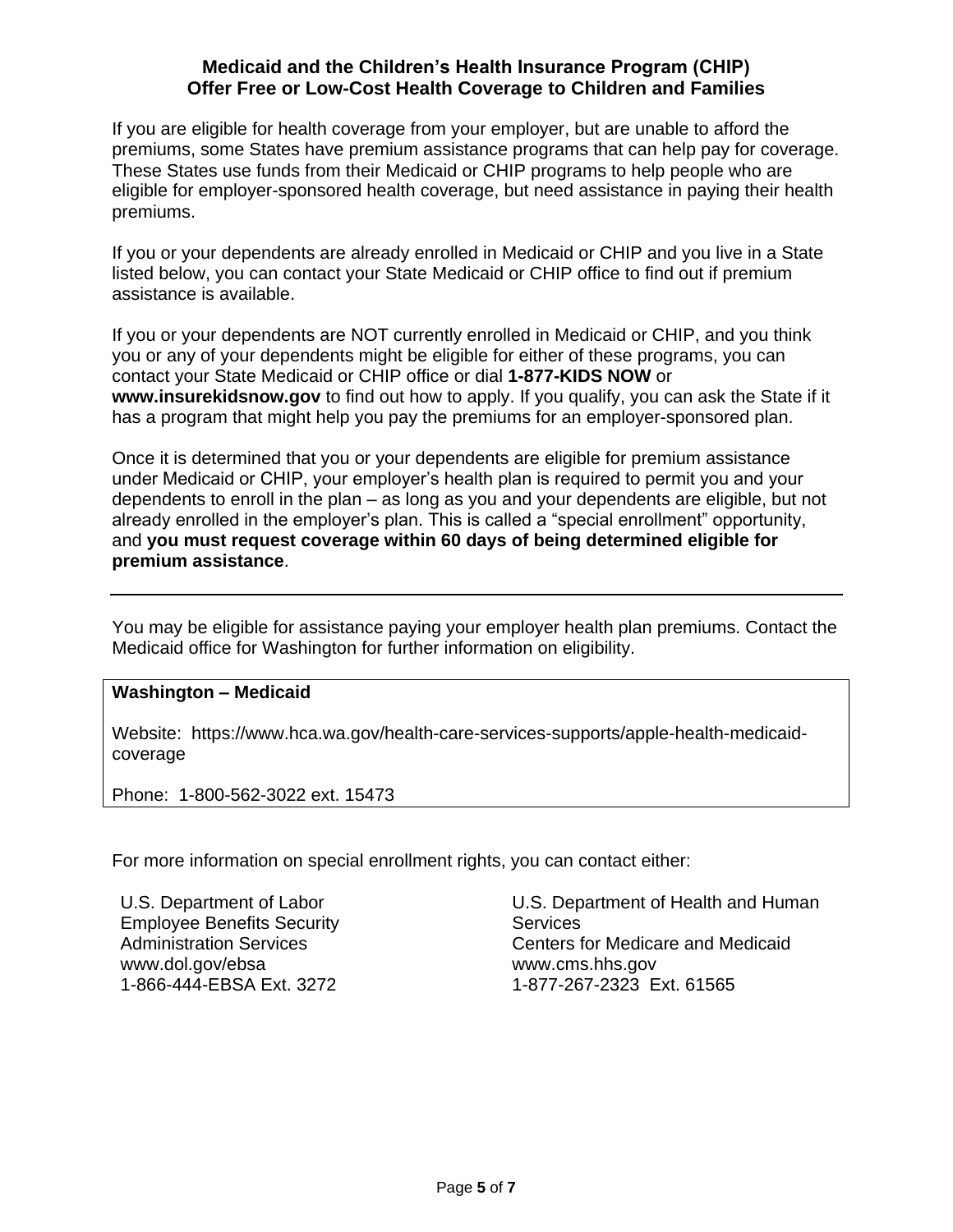## **Privacy Notice**

### **What you should know about our protection of your data**

Protecting the personal information of individuals eligible to participate in City of Seattle sponsored benefit plans and programs is a priority for the Benefits and Deferred Compensation Units of the Seattle Department of Human Resources (SDHR). SDHR is compliant with the [City of Seattle Privacy Policy.](http://www.seattle.gov/tech/initiatives/privacy/about-the-privacy-program#purpose) The Benefits and Deferred Compensation Units and our contracted vendors collect, retain and use personal information about City employees, retirees and their covered dependents for the purpose of offering and providing benefits, services and programs.

This notice outlines how SDHR handles the personal information of employees and retirees and their dependents for whom we administer benefits. It is only informational; no action is required. If you have questions regarding this notice, please email the Benefits Unit at [benefits.unit@seattle.gov.](mailto:benefits.unit@seattle.gov)

### **What type of information is collected and stored?**

The types of information SDHR may collect to administer the City's Benefit and Deferred Compensation plans and programs include identifying information such as name, address, date of birth, gender, email addresses, mailing addresses, social security number and employee ID. This data is stored in the City's Human Resource Information System (HRIS) and some personnel files. It may be gathered through information the employee provided upon hire, information the employee provided in Employee Self Service (ESS), and information about the employee's benefits elections.

Contracted vendors may collect additional metadata and data voluntarily provided by users from user accounts housed on their own platforms to personalize programs and services or provide aggregate utilization reporting. The City of Seattle does not receive individual personal health information from program vendors.

### **What information is disclosed and how is it used?**

The SDHR Benefits and Deferred Compensation Units may share nonpublic personal information about eligible employees, retirees and covered dependents with contracted vendors and service providers. In doing so, we comply with state and federal laws and follow information security practices to protect both physically and electronically stored and transmitted data.

Contracted vendors may use the nonpublic personal information provided by SDHR, such as mailing addresses, email addresses or phone number to communicate changes, to provide program or service information or perform outreach with the expressed written approval from SDHR. Contracted vendors generally include third party plan administrators, insurance carriers, program administrators, consultants, technology companies and data analytics companies. A current list of contracted Benefit and Deferred Compensation vendors is available at [https://bit.ly/34YIOSW.](https://bit.ly/34YIOSW) Contracted vendors are prohibited from distributing the nonpublic personal information provided by SDHR to affiliated partners or other organizations that do not provide services within the contract.

Due to system limitations, employees, retirees and their covered dependents are not able to opt out of the personal data transmission to contracted vendors. Some vendors may offer